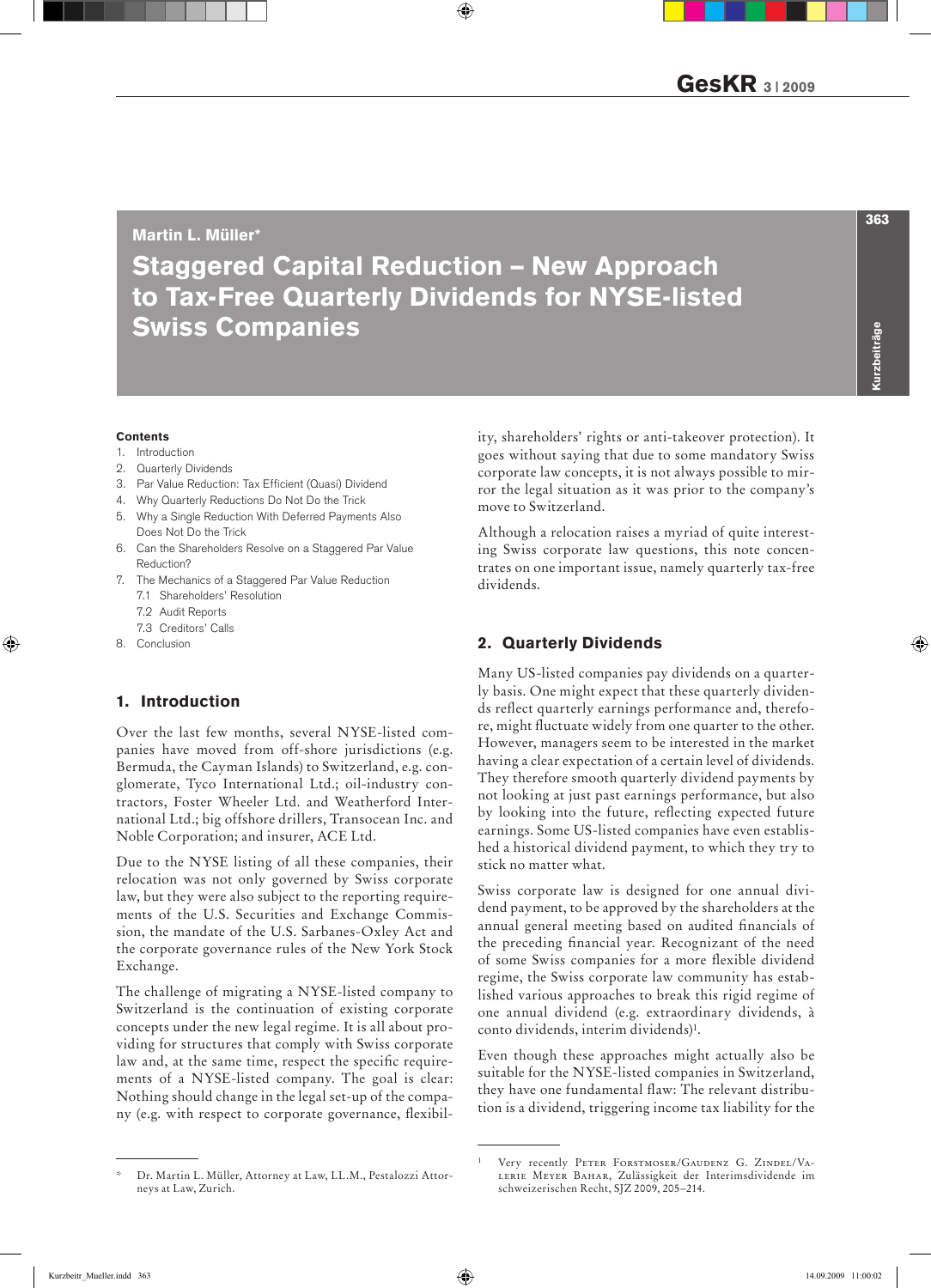shareholder. However, the question is whether Swiss corporate law allows for a distribution to the shareholder on a quarterly basis that would not trigger such negative tax consequences.

## 3. Par Value Reduction: Tax Efficient (Quasi) Dividend

The repayment of share capital does not trigger income tax at the shareholders' level. From the shareholders' perspective, they just receive a dividend in the form of a par value reduction.

It does not come as a surprise, therefore, that all of the NYSE-listed companies that recently immigrated into Switzerland started with a very high registered share capital.2 This should allow them various rounds of par value reductions and should bring them safely to 2011, when the Corporate Tax Reform II will come into force, allowing also the tax-free return of additional paid-in capital (APIC, Agio) to shareholders. Again, to no one's surprise, these companies carry very high amounts of APIC on their balance sheets and one might reasonably expect that they will start distributing APIC to their shareholders as soon as the new law comes into force.

#### 4. Why Quarterly Reductions Do Not Do the Trick

Under Swiss corporate law, it is the shareholders who have to decide on a par-value reduction.<sup>3</sup> Accordingly, the board of directors could go back to the shareholders on a quarterly basis and, each time, have them resolve on a reduction of the par value. This approach might work for closely held companies, but certainly not for listed companies that are subject to very extensive reporting requirements, as compliance with such requirements on a quarterly basis is just too onerous.

#### 5. Why a Single Reduction With Deferred Payments Also Does Not Do the Trick

Of course, the shareholders could resolve that the reduction of the par value be implemented in one single step, but the reduction amount be deferred and paid-out in quarterly installments.

*Example A*: The shareholders approve the reduction of the par value from CHF 10 to CHF 9 per share, but pay out the total reduction amount of CHF 1 per share in four quarterly installments of CHF 0.25. The par value as stated in the articles of association and the commercial register would (after the two month period for the creditors' call) be reduced from CHF 10 to CHF 9 per share.

However, this approach does not reflect the fact that the company might increase its share capital during the payment period out of conditional and/or authorized share capital. In case of a capital increase out of conditional and/or authorized share capital, this method leads to unsatisfactory results: If the holders of options or conversion rights were still entitled to exercise their respective rights to receive shares at the old par value per share, the company's shares would have two different par values. In case these newly issued shares were to participate in the capital reduction amount, the old shareholders would become diluted because the same reduction amount would have to be distributed to more shareholders. Alternatively, the company could just have shares with dividend rights (i.e. the old shares) and without dividend rights (i.e. the newly issued shares), which makes trading impossible unless the stock exchange is familiar with the concept of two trading lines for the same security (shares with dividend rights; and shares without dividend rights).

Provided the articles of association allow for capital increases out of conditional and/or authorized share capital, the company must be able to reduce the share capital gradually, always covering shares newly issued out of conditional and/or authorized share capital during the reduction process. The question is, however, whether Swiss corporate law allows for the shareholders to approve a staggered reduction of the par value in one single resolution, i.e. to gradually reduce the par value in various steps.

## 6. Can the Shareholders Resolve on a Staggered Par Value Reduction?

Can the shareholders resolve on a par value reduction by reducing the par value gradually over time?

*Example B*: The shareholders approve the reduction of the par value from CHF 10 to CHF 9 per share and the implementation of the total amount of the par value reduction of CHF 1 per share in four quarterly installments of CHF 0.25. The par value as stated in the articles of association and the commercial register would thus be reduced gradually

364

At the time of immigration to Switzerland, ACE Limited's share capital was CHF 11'311'110'325.34; Transocean Ltd.'s registered share capital was CHF 5'028'529'470.00; Tyco International Ltd.'s registered share capital was CHF 4'088'387'211.53; Noble Corporation's share capital was CHF 1'381'328'465.00; Weatherford International Ltd.'s registered share capital was CHF 845'487'611.96; and Foster Wheeler Ltd.'s registered share capital was CHF 379'247'742.00.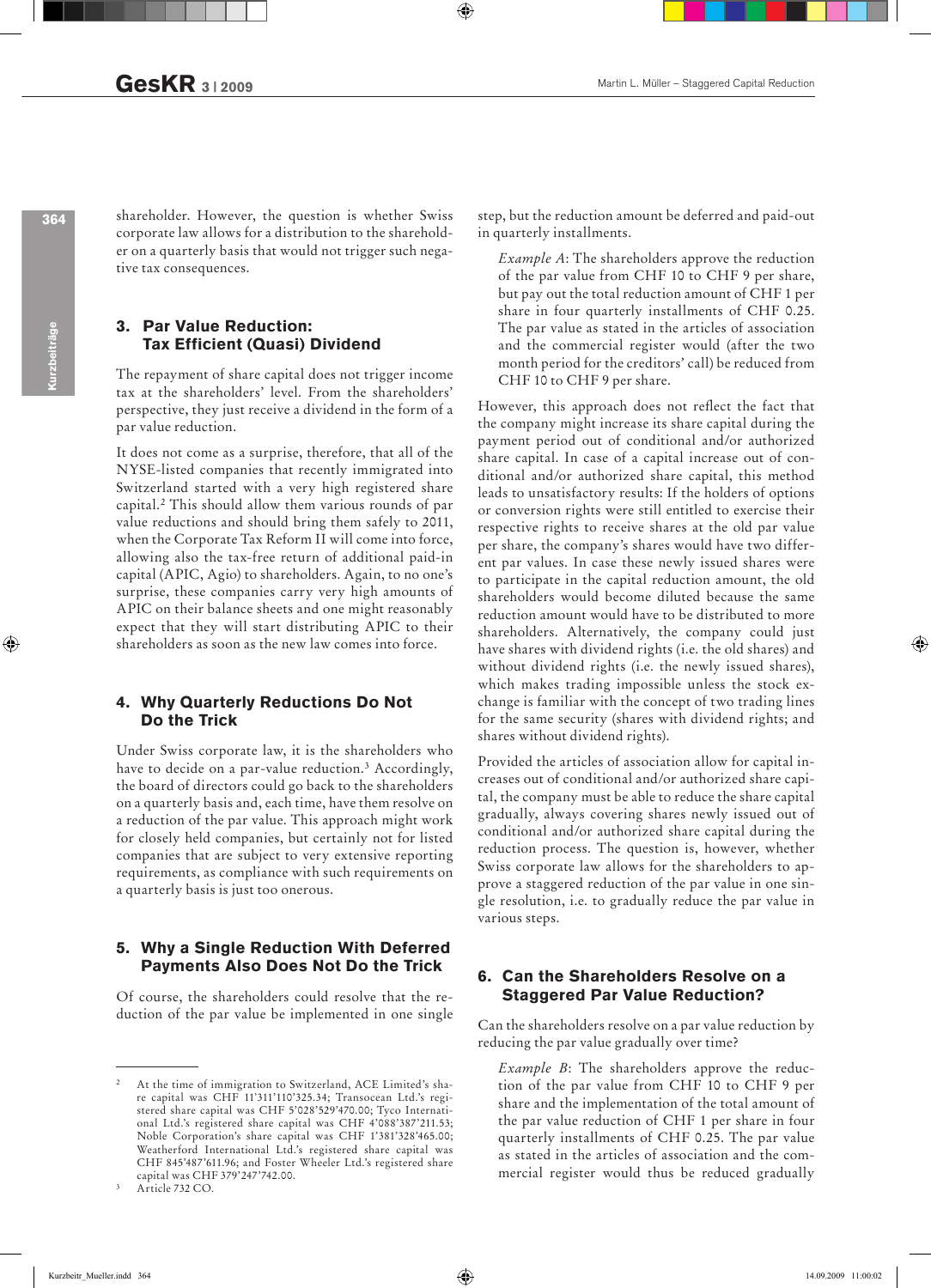|                                      | <b>Number of</b><br>shares | <b>Capital</b><br>increase<br>(shares new) | Par value<br>per share | <b>Share capital</b>                                  | Par value<br>reduction<br>amount per<br>share | <b>Reduction</b><br>amount                                                                                                                                    |
|--------------------------------------|----------------------------|--------------------------------------------|------------------------|-------------------------------------------------------|-----------------------------------------------|---------------------------------------------------------------------------------------------------------------------------------------------------------------|
| <b>Prior to capital</b><br>reduction | 1,000 shares               | $-$                                        | CHF 10                 | CHF 10,000<br>$(= 1,000$ shares x<br>CHF 10)          | $-$                                           | $\mathcal{L} =$                                                                                                                                               |
| After 1st<br>installment             | 1,000 shares               | $ -$                                       | CHF 9.75               | CHF 9,750<br>$(=1,000 \text{ shares x})$<br>CHF 9.75) | CHF 0.25                                      | <b>CHF 250</b><br>$(= 1,000$ shares x<br>CHF 0.25)                                                                                                            |
| After 2 <sup>nd</sup><br>installment | 1,000 shares               | 200 shares new                             | CHF 9.50               | CHF 11,400<br>$(=1,200$ shares x<br>CHF 9.50)         | CHF 0.25                                      | <b>CHF 300</b><br>$(= 1,200$ shares x<br>CHF 0.25)                                                                                                            |
| After 3rd<br>installment             | 1,200 shares               | $-$                                        | CHF 9.25               | CHF 11,100<br>$(=1,200$ shares x<br>CHF 9.25)         | CHF 0.25                                      | CHF 300<br>$(= 1,200$ shares x<br>CHF 0.25)                                                                                                                   |
| After 4 <sup>th</sup><br>installment | 1,200 shares               | 300 shares new                             | CHF9                   | CHF 13,500<br>$(=1,500 \text{ shares x})$<br>CHF 9)   | CHF 0.25                                      | <b>CHF 375</b><br>$(= 1,500$ shares x<br>CHF 0.25)                                                                                                            |
| <b>After capital</b><br>reduction    | 1,500 shares               | $ -$                                       | CHF9                   | CHF 13,500<br>$(=1,500$ shares x<br>CHF 9)            | CHF <sub>1</sub>                              | CHF 1,225<br>$(= 1,000$ shares x<br>$CHF 0.25 +$<br>1,200 shares $x$<br>CHF $0.25 +$<br>$1,200$ shares $x$<br>CHF $0.25 +$<br>$1,500$ shares $x$<br>CHF 0.25) |

from CHF 10 to CHF 9.75 in the first quarter, then to CHF 9.50 in the second quarter, to CHF 9.25 in the third quarter and finally to CHF 9 in the fourth quarter. The shareholders would receive a repayment of par value in the amount of CHF 0.25 per quarter. In this scenario, the shareholders would resolve only once on the capital reduction.

Further, can the shareholders provide that any capital increase out of conditional and/or authorized share capital during the reduction process be implemented during the capital reduction process, i.e. that the new shareholder base, enlarged through the exercise of conditional and/or authorized share capital, be reflected in the following staggered reductions and thereby increase the total CHF reduction amount automatically?

*Example C*: This example is based on the par value reduction from CHF 10 to CHF 9 per share in quarterly installments of CHF 0.25 as described in Ex-

ample B above. For the sake of the exercise, $4$  we assume an initial share capital of CHF 10,000, divided into 1,000 shares each with a par value of CHF 10. The share capital will be increased through the exercise of 200 options during the second installment and through the exercise of 300 options during the fourth installment. The initial reduction amount of CHF 1,000 will consequently be increased to CHF 1,225.

Again, the shareholders would resolve on the capital reduction only once, but they would not directly approve the maximum reduction amount, since this amount would depend on the exercise of authorized and/or conditional share capital.

The Swiss Code of Obligations (CO) does not expressly stipulate that a capital reduction be carried out in one single step and legislative materials are also silent on Kurzbeiträge

urzbeiträg

365

<sup>4</sup> Albeit cognizant of the minimum capital requirement of article 621 CO.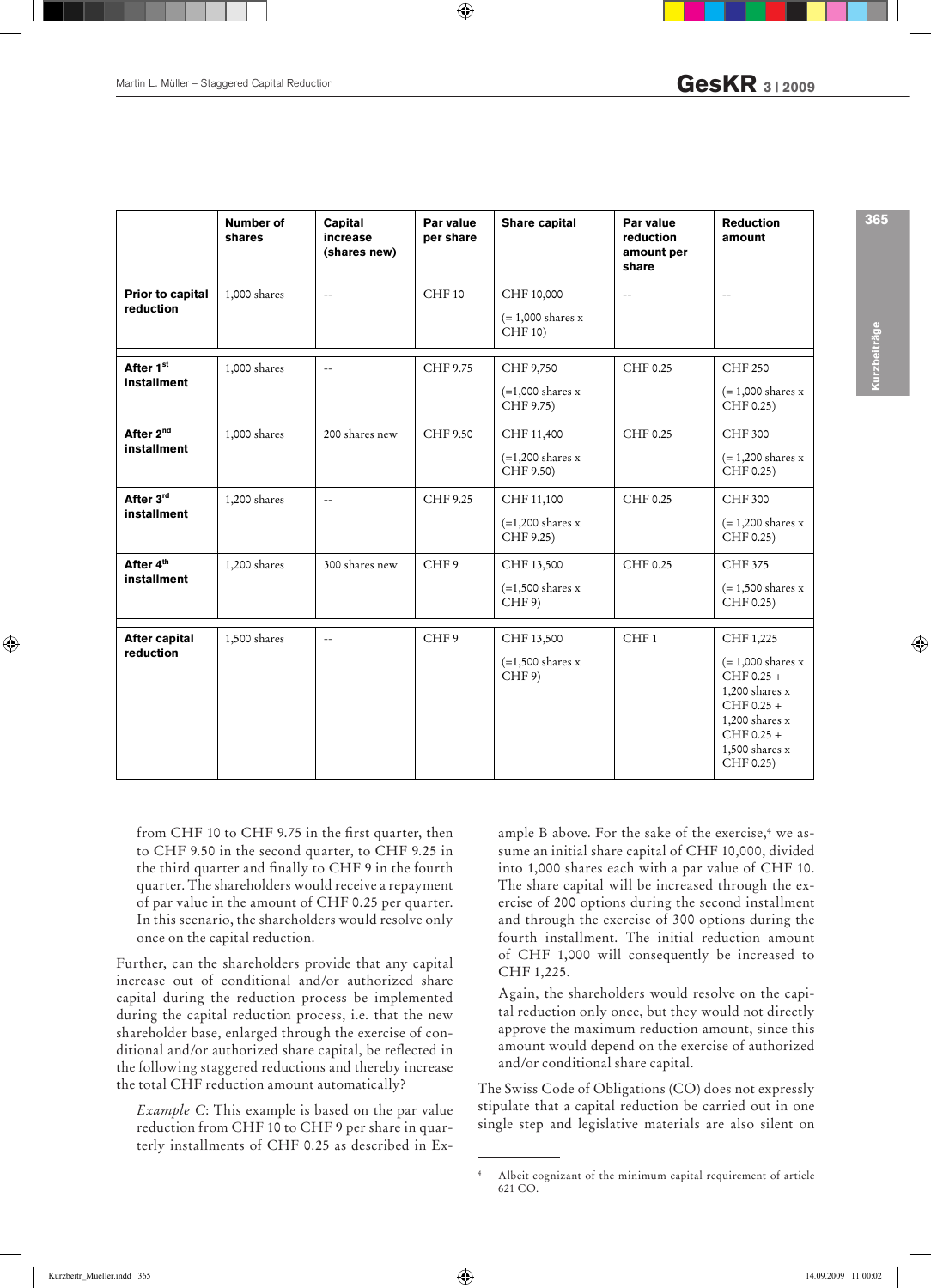366

Kurzbeiträge

that issue. Having reviewed the opinions of Swiss scholars, one might be tempted to identify a common understanding that the law only envisages a single step reduction. However, such an understanding misses out the inherent flexibility of Article 732 para. 3 CO granting the shareholders the discretion to decide on the ways and means of implementing a capital reduction. I am therefore of the opinion that shareholders are perfectly entitled to resolve on a staggered implementation of a capital reduction, always provided that - unlike the new capital range (*Kapitalband*) as suggested by the draft revision of the company and accounting legislation5 - the board does not have any discretion as to whether or not to implement any of the reduction installments.

## 7. The Mechanics of a Staggered Par Value Reduction

For a capital reduction, the CO requires:

- a confirmation by the company's statutory auditor, confirming that all claims of creditors are still fully covered after the reduction;6
- shareholders' approval;7
- Swiss Official Gazette of Commerce (SOGC) publications informing the creditors about the twomonth notice period for filing requests for satisfaction or securing claims against the company;<sup>8</sup>
- confirmation by the company that all creditors' claims for satisfaction or security have been complied with;9 and
- a public deed in accordance with Article 734 CO.

Various commercial registries have already approved staggered reductions. However, gathering from publicly available documents from these commercial registries, there does not seem to be a *unité de doctrine* on the mechanics and procedures.10 In the following, I try to detail the mechanics and the procedure for a staggered par value reduction.

#### 7.1 Shareholders' Resolution

The reduction of the par value is an inalienable right of the shareholders.11 Subject to the details of the payment procedure (e.g. timing, conversion of the CHF reduction amount into USD), the shareholders must not, therefore, leave any discretion to the board with respect to implementing any of the staggered reductions. As a result, the shareholders must resolve on the following:

- the total amount of the par value reduction (in Example C: CHF 1 per share);
- the amounts of the installments (in Example C: CHF 0.25 per installment);
- the duration and timing (in Example C: quarterly installments);
- the various articles of association, reflecting each step in the reduction process (in Example C, four versions of the articles of association will be necessary, namely for the various par values of CHF 9.75; CHF 9.50; CHF 9.25, and CHF 9.00);
- the inclusion of capital increases out of conditional and/or authorized share capital during the reduction process, in particular, for every installment until the day of filing the application of the respective installment with the commercial registry; and
- that the implementation of any of the installments be dependent on the receipt of an updated auditor's report in accordance with Article 732 para 2 CO, confirming that claims of creditors are still fully covered even after the par value reduction of the respective installment.

The resolution on the potential increase of the capital reduction amount due to capital increases out of conditional and/or authorized share capital during the reduction process is necessary for leaving the company with perfect flexibility with respect to the granting of options and issuing of conversion rights.

The company would have to increase its share capital out of conditional and/or authorized share capital<sup>12</sup> just before the application of the respective installment of the reduction, i.e. on the day of filing the application with the commercial registry. The filing of the application would need to be the cut-off date, since it is not possible to include increases of share capital out of conditional and/or authorized share capital up to the registration of the relevant capital reduction in the commercial register.

#### 7.2 Audit Reports

The following audit reports in accordance with Article 732 para. 2 CO are necessary:

To be submitted to the shareholders' meeting approving the par value reduction: Audit confirmation for the full par value reduction, including the first installment.

<sup>5</sup> BB1 2008, 1652 et seq.

<sup>6</sup> Article 732 para 2 CO.

<sup>7</sup> Article 732 para 1 CO.

Article 733 CO.

Article 734 CO and Article 55 para 1 b (3) Ordinance Commercial Register (*Handelsregisterverordnung HRegV*, SR332.411).

RINO SIFFERT/FLORIAN ZIHLER, Herabsetzung des Aktienkapitals unter besonderer Berücksichtigung der gestaffelten Kapitalherabsetzung, Jusletter June 29, 2009, who both work for the Federal Commercial Register, now clarify a lot of the open issues. 11 Article 732 para 2 CO.

<sup>12</sup> Articles 650 et seq. and Articles 653e et seq. CO.